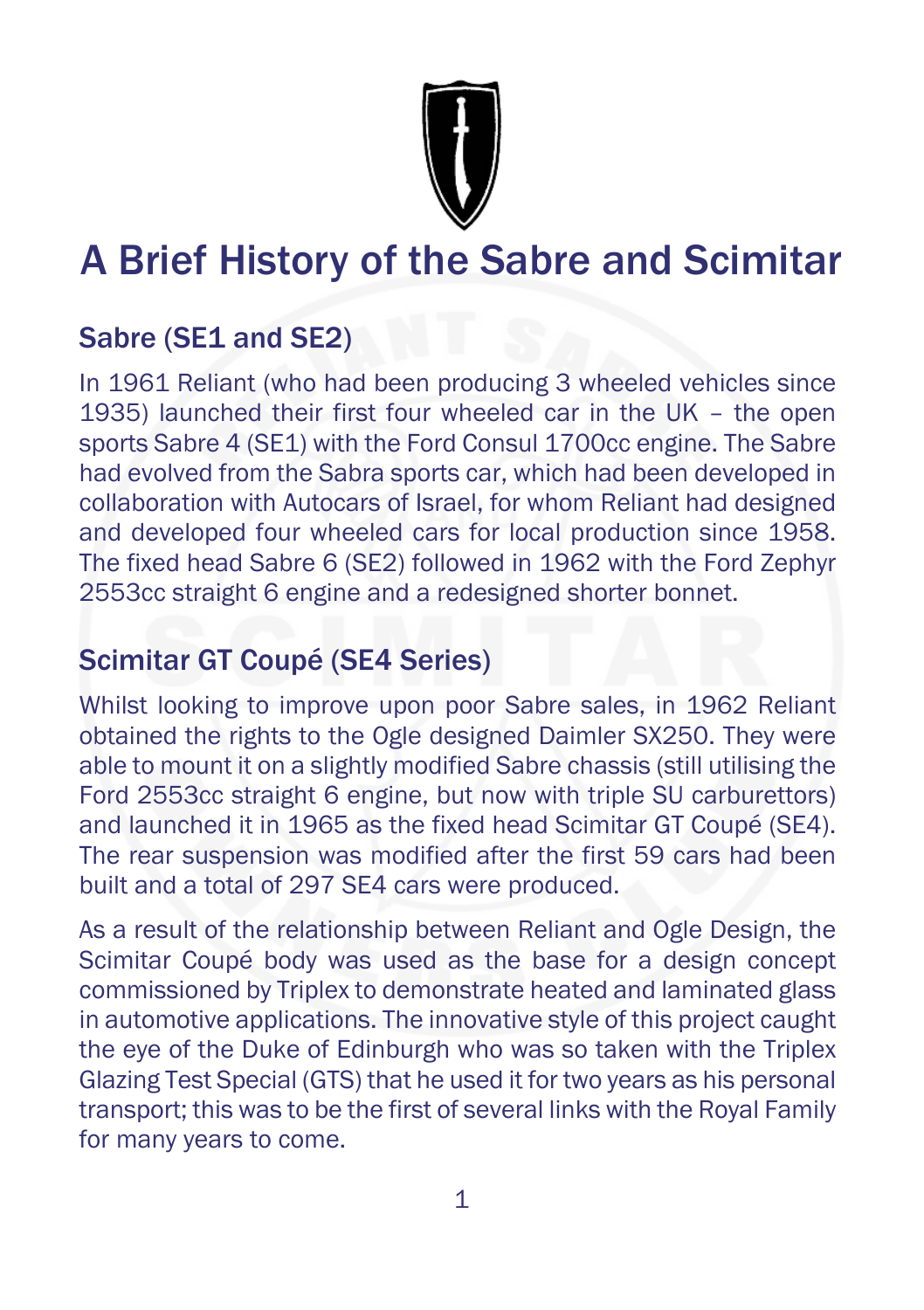A change in engine size was forced on Reliant, when the straight 6 engine was made obsolete by Ford. The introduction of the SE4a in 1966 saw the first of the 2994cc V6 Scimitars. This increase in power gave the car a top speed of 120mph with a 0 to 60 time of 9.4 seconds. Improvements were also made to the rear axle location, which improved high speed stability. The SE4b (launched in 1969) had a redesigned front suspension. The SE4c (a SE4a or later SE4b with a 2.5 litre V6) was launched in 1967 as a reaction to the oil price rises caused by the Arab-Israeli seven day war. Reliant produced 539 SE4a, 52 SE4b and 118 SE4c, which clearly established the Scimitar GT as a fast and civilised 2 seater. Production of the GT ceased in 1970 with a total of 1006 Coupé being produced.

#### Scimitar GTE (SE5 Series)

In 1967 Reliant approved development of the Ogle designed Grand Touring Estate (GTE) with the rising waistline and sloping roof over a design based on the GTS with its large rear expanse of glass. Originally built on a modified Coupé chassis, before production a completely new chassis was designed to gain rear footwell space. In 1968 the SE5, a 4-seater 2-door Sports Estate with an opening rear window, was launched amidst considerable interest. Chassis upgrades and a restyled interior, heater and rear lights led to the SE5a in 1971. HRH Princess Anne was given a Reliant Scimitar GTE by her parents for a joint birthday/Christmas present (the first of 8 the Princess Royal has owned) and she still has a Middlebridge Scimitar GTE on the Gatcombe estate.

#### Scimitar GTE (SE6 Series)

Introduced in 1975, the new SE6 was longer and wider than the SE5a and sported rubber bumpers and softer suspension aimed more at the executive rather than the sporting market.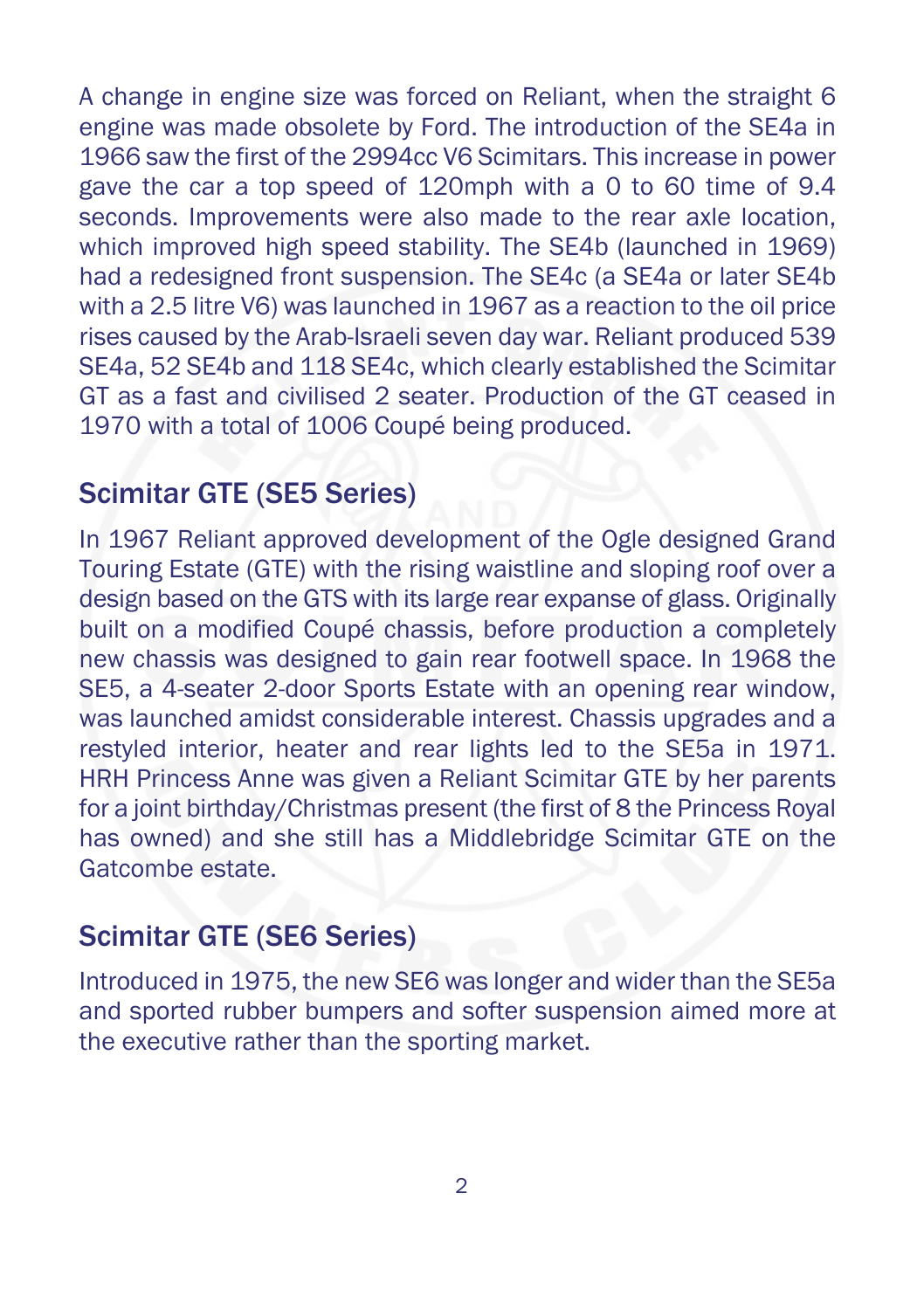In 1976 after only 550 cars had been produced, Reliant introduced the SE6a, which had several minor improvements to the door hinge area, spring rates and power steering pressure as well as a change from Girling to Lockheed brakes.

In 1979 Ford discontinued the 3 litre 'Essex' engine that Reliant had used for 13 years. The replacement 2.8 litre 'Cologne' V6 engine was fitted to the Scimitar and, along with minor trim changes and strengthening, resulted in the SE6b. Production of the Reliant Scimitar GTE ceased in November 1986 with 3908 SE6a and 407 SE6b cars leaving the factory.

#### Scimitar GTC (SE8b)

At the same time as they introduced the SE6b GTE, Reliant also started production of a convertible Scimitar, the GTC. In production for over 6 years, just 442 vehicles were produced. The convertible concept suited the car very well; the rear seats were still individually folding and the car could still carry a reasonable luggage load. The GTC was only available with the 2.8 litre engine and the later SE6b and SE8b had galvanised chassis.

#### Middlebridge Scimitar GTE

In 1986 Reliant sold the rights to the Scimitar GTE to the Middlebridge Group. There were a host of relatively minor changes, but the main difference from the SE6b was the Ford 2.9 Injection V6 engine, a 5-speed manual or 4-speed automatic gearbox, galvanised chassis and multi-spoke Performance Alloy wheels.

The Middlebridge Group went into receivership in 1990 after suffering massive losses in a high profile court case involving a Bentley race car. Only 78 cars were produced and the rights were purchased by Graham Walker Ltd.